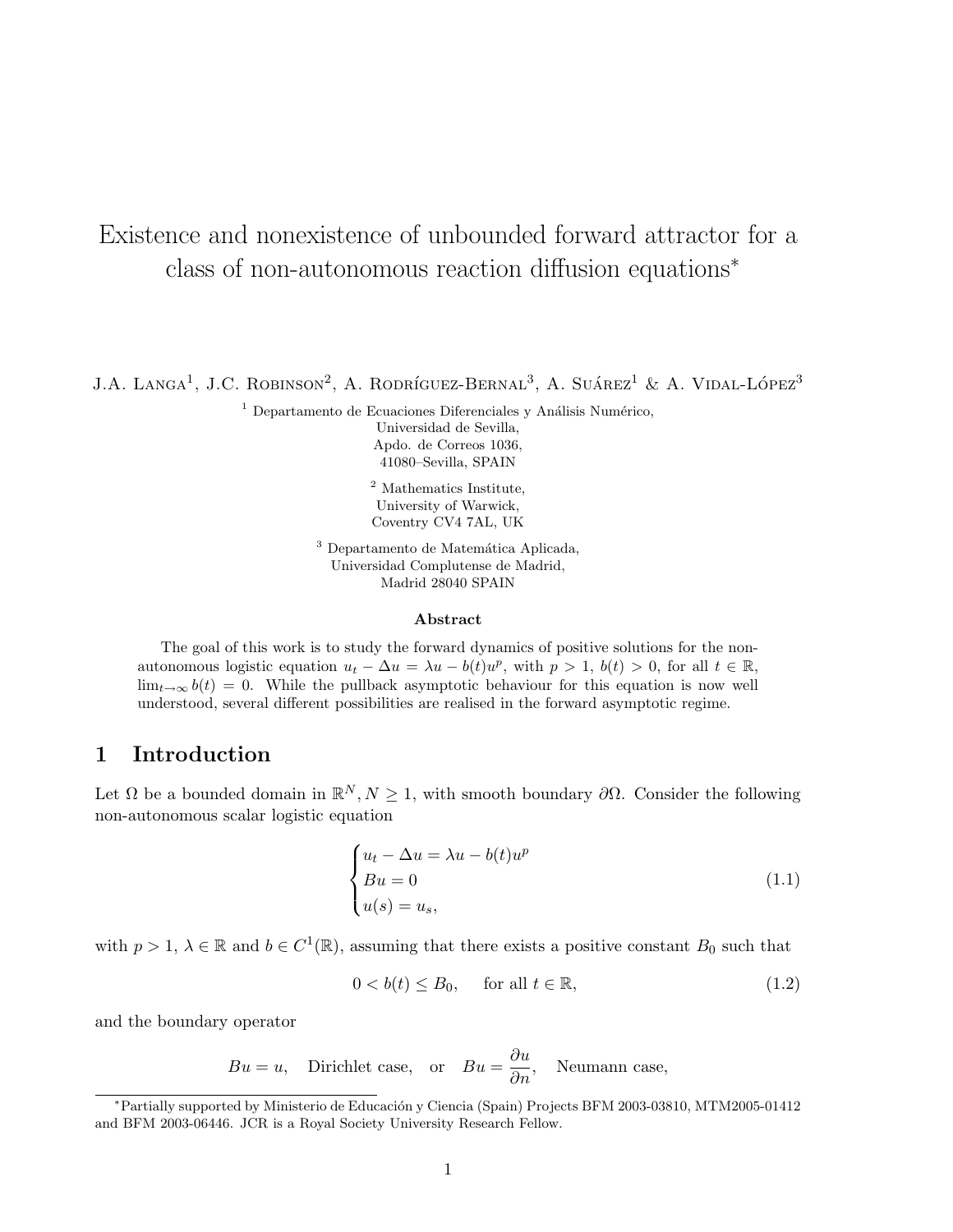being *n* the outward normal vector-field to  $\partial\Omega$ .

From now on, suppose that

$$
\liminf_{t \to -\infty} b(t) \ge b_0 > 0. \tag{1.3}
$$

$$
\lim_{t \to \infty} b(t) = 0,\tag{1.4}
$$

$$
\lambda > \lambda_1,\tag{1.5}
$$

where  $\lambda_1$  denotes the principal eigenvalue associated to  $-\Delta$  under  $Bu = 0$ .

As will be recalled in the next section, under these assumptions (1.1) has a unique complete non-negative trajectory  $u^*(t)$ , that is, a solution of (1.1) defined for all  $t \in \mathbb{R}$ . This trajectory is bounded as  $t \to -\infty$ , unbounded as  $t \to \infty$ , bounded away from zero for all  $t \in \mathbb{R}$ , and describes the dynamics of positive solutions of (1.1) in a pullback sense: see Proposition 1 for a more detailed statement.

Our goal here is to investigate to what extent  $u^*(x,t)$  still describes the forward asymptotic behavior of positive solutions of (1.1).

For this, we will first show that all positive solutions of  $(1.1)$  grow at the same rate as  $u^*(t)$ . Then we will scale the solutions appropriately so as to capture the behavior of their unbounded leading term and study the relative and absolute errors between a solution and  $u^*(t)$ .

We will prove that if  $b(t)$  vanishes slowly at infinity, then the relative errors with respect to  $u^*(t)$  tend to zero as  $t \to \infty$ . In this sense,  $u^*(\cdot)$  remains a 'first order approximation' to the forwards attractor for positive solutions of (1.1) since it still captures the asymptotic behavior of all positive solutions.

Then we will show that there are some regimes for  $b(t)$  and  $\lambda$  for which the absolute errors with respect to  $u^*(t)$  tend to zero as  $t \to \infty$ : in this case,  $u^*(t)$  is a forwards attractor for positive solutions of (1.1) in the conventional sense, even though it is unbounded.

However, we will also show that there are other regimes for  $b(t)$  and  $\lambda$ , in which the absolute errors with respect to  $u^*(t)$  become unbounded as  $t \to \infty$ . In this case  $u^*(t)$  is no longer a forward attractor for positive solutions of (1.1) in any strong sense.

On the other hand, when  $b(t)$  vanishes fast at infinity, we will show that all positive solutions of (1.1) differ strongly in their leading terms. In this way we will show in particular that there is no forward attractor of positive solutions of (1.1) in any sense, although the existence of a pullback attractor holds in all cases.

We note here that this behaviour is not particular to the PDE case. If one neglects the Laplacian, the equivalent ODE model

$$
\dot{u} = \lambda u - b(t)u^p \qquad \text{with} \quad u(s) = u_s
$$

with  $\lambda > 0$  and  $p > 1$  has exact solution

$$
u(t,s;u_s)^{1-p} = e^{-(p-1)\lambda(t-s)}u_s^{1-p} + (p-1)\int_s^t e^{-(p-1)\lambda(t-r)}b(r) dr.
$$

In this case the pullback attracting trajectory  $u^*(\cdot)$  is given explicitly by

$$
u^*(t)^{1-p} = (p-1) \int_{-\infty}^t e^{-(p-1)\lambda(t-r)} b(r) \, dr \tag{1.6}
$$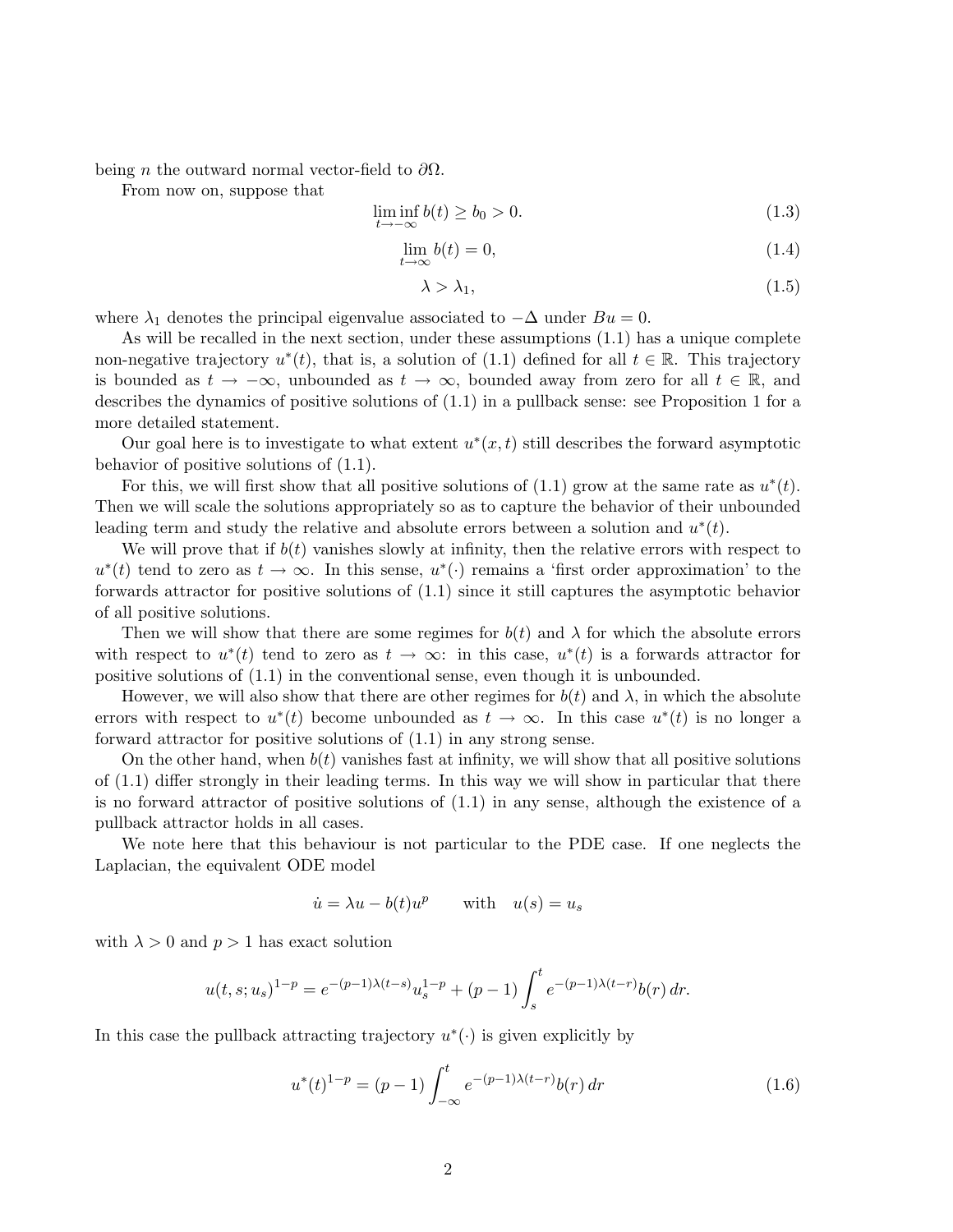and the analysis of the asymptotic behavior is therefore simplified. Also note that solutions of the ode above are space-homogeneous solutions of (1.1) in the case of Neumann boundary conditions.

However, we are able to obtain detailed information about the asymptotic behavior in the PDE case for non space-homogeneous initial data and also in the case of Dirichlet boundary conditions despite the lack of such an explicit solution.

## 2 Pullback and forward dynamics: preliminary results

Given a fixed regular domain  $\Omega \subset \mathbb{R}^N$ , let  $\lambda_1$  and  $\varphi_1$  stand for the principal eigenvalue and the positive eigenfunction associated to  $-\Delta$  under the homogeneous condition  $Bu = 0$ , normalized such that  $\max_{x \in \bar{\Omega}} \varphi_1(x) = 1$ . Hence for Neumann boundary conditions we have  $\lambda_1 = 0$  and  $\varphi_1 = 1$ , while  $\lambda_1 > 0$  for Dirichlet boundary conditions.

Consider  $X = C_0^1(\overline{\Omega})$  (in the case of Dirichlet boundary conditions) and  $X = C^0(\overline{\Omega})$  (in the case of Neumann boundary conditions) with sup norm denoted by  $\|\cdot\|$ . Observe that the choice of space  $X$  in the Dirichlet case is not a severe restriction due to the regularization effect of parabolic problems. For  $(1.1)$ , we can define an order on X in a natural way, namely

$$
u_0 \le v_0
$$
 iff  $v_0(x) - u_0(x) \ge 0$ ,  $x \in \Omega$ .

On the other hand, we say u is *strictly positive* if

$$
u(x) > 0
$$
  $x \in \Omega$ ,  $\frac{\partial u}{\partial n} < 0$ ,  $x \in \partial \Omega$ 

in the case of Dirichlet boundary conditions, and more simply if  $u(x) > 0$  for all  $x \in \overline{\Omega}$  in the case of Neumann boundary conditions.

Under these conditions, we have existence and uniqueness of solutions:

**Theorem 1** Assume that (1.2) holds and that  $u_0 \geq 0$ ,  $u_0 \neq 0$ . Then, there exists a unique solution  $u(t) = u(t, s; u_0) \in X$  of (1.1), which is strictly positive for  $t > s$ .

We can define the following order preserving flow in X, for  $t, s \in \mathbb{R}, t \geq s$ :

$$
S(t,s) : X \to X
$$
  

$$
S(t,s)u_s = u(t,s;u_s),
$$

with  $u(t, s; u_s)$  the unique solution of (1.1).

#### Definition 1

i)  $v : \mathbb{R} \to X$  is a complete trajectory of problem (1.1) if

$$
u(t, s; v(s)) = v(t) \text{ in } X, \text{ for all } t \ge s, \ t, s \in \mathbb{R},
$$

with  $u(t, s; v(s))$  the unique solution of (1.1) with initial condition  $u(s) = v(s)$ . ii) A complete trajectory v(t) is non-degenerate at  $+\infty$  (respectively at  $-\infty$ ), if there exist  $t_0 \in \mathbb{R}$ and  $\varphi_0 > 0$ , such that  $v(x, t) \geq \varphi_0(x)$ , for all  $t \geq t_0$  (respectively for  $t \leq t_0$ ).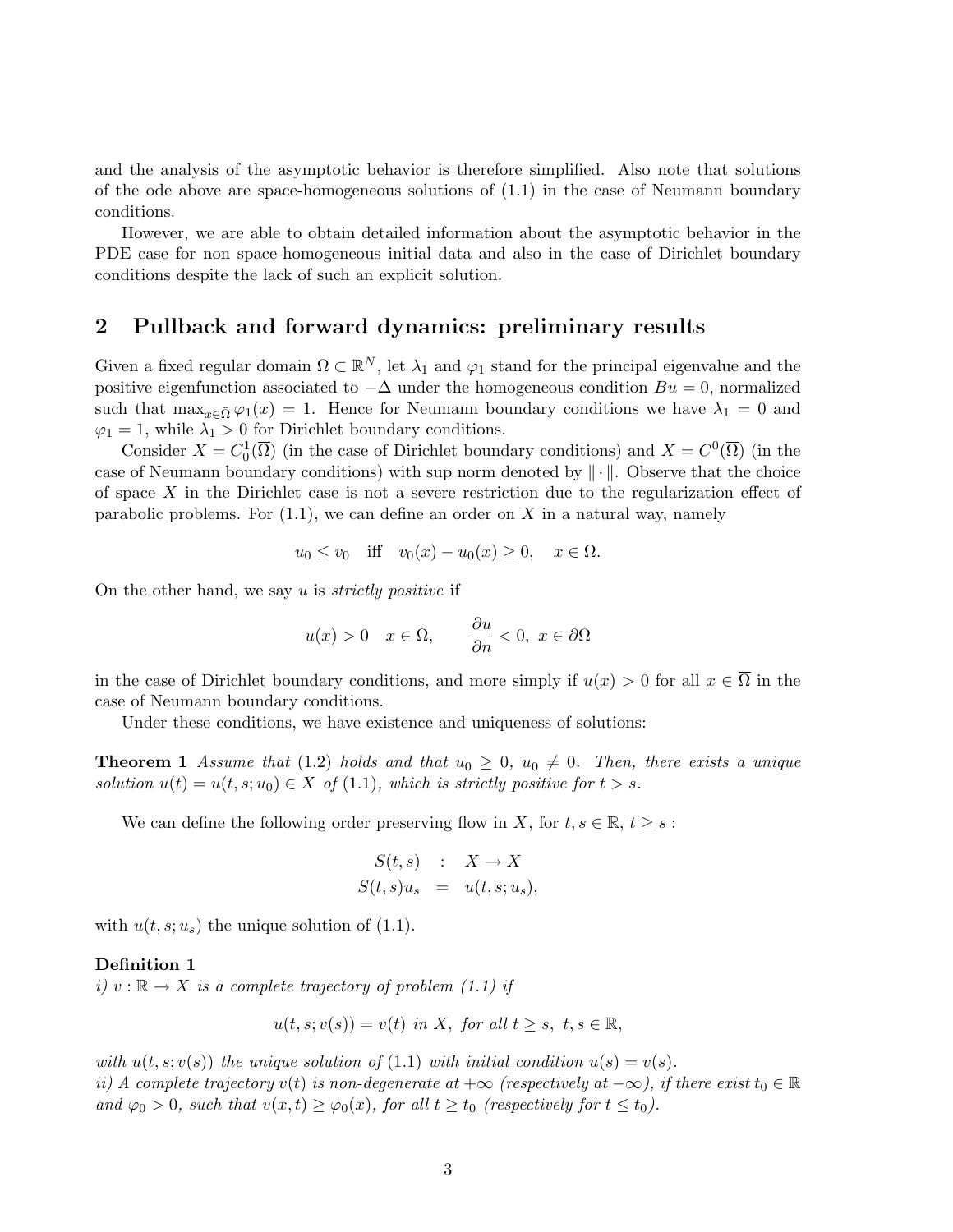Concerning the asymptotic behavior of solutions of (1.1) we have the following results from [4, Section 4.2], [5] and [8] ((i) and (ii) below) and [10] ((iii) and (iv) below). (Note that in [4]  $p = 3$  but the arguments extend easily to the more general  $p > 1$  considered here.) In the statement of the proposition,

$$
\mathcal{V}_+ = \{ u \in X : u \ge 0 \}.
$$

#### Proposition 1

i) Assume that (1.2) holds, i.e. that  $0 < b(t) \leq B_0$  for all  $t \in \mathbb{R}$ , then

a) There exists a complete trajectory  $u^*(\cdot): \mathbb{R} \to \mathcal{V}_+$  such that, for every  $u(\cdot): \mathbb{R} \to \mathcal{V}_+$  with  $u(s) \geq u^*(s)$  for all  $s \in \mathbb{R}$ , we have that, for all  $t \in \mathbb{R}$ ,

lim  $||u(t, s; u(s)) - u^*(t)|| = 0$  (pullback attracting from above)

b) There exists a time dependent family  $\{\mathcal{A}(t)\}_{t\in\mathbb{R}}$  of compact sets, known as the pullback attractor, such that

b.i)  $S(t, s)A(s) = A(t)$  for all  $t \geq s$  and

b.ii) 
$$
\lim_{s\to-\infty} dist(S(t,s)D, \mathcal{A}(t)) = 0
$$
, for all  $t \in \mathbb{R}$  fixed and  $D \subset \mathcal{V}_+$  bounded.

b.iii)  $A(t) \subset \{u \in X : 0 \le u \le u^*(t)\}.$  In addition,  $u^*(t) \in A(t)$ , for all  $t \in \mathbb{R}$ .

ii) Under the assumptions above, if  $\lambda < \lambda_1$  then, for all  $t \in \mathbb{R}$ ,

$$
\mathcal{A}(t) = u^*(t) = 0,
$$

and for all  $s \in \mathbb{R}$  and  $D \subset \mathcal{V}_+ \setminus \{0\}$  bounded

$$
\lim_{t \to \infty} u(t, s; u_s) = 0
$$

uniformly for  $u_s \in D$ .

iii) If  $\lambda > \lambda_1$  and (1.3) holds, i.e.  $\liminf_{t\to-\infty} b(t) \ge b_0 > 0$ , then u<sup>\*</sup> is the unique complete trajectory non-degenerate and bounded at  $-\infty$  and for all  $t \in \mathbb{R}$ , and for every  $D \subset \mathcal{V}_+$  bounded, we have that, for all  $t \in \mathbb{R}$ ,

$$
\lim_{s \to -\infty} \|u(t, s; u_s) - u^*(t)\| = 0
$$

uniformly for  $u_s \in D$ . iv) Finally, if in addition we have

$$
\liminf_{t\to\infty}b(t)>0
$$

(in contrast to  $(1.4)$  where this limit exists and is zero) then  $u^*$  is bounded in X and

$$
\lim_{t \to \infty} \|u(t, s; u_s) - u^*(t)\| = 0
$$

uniformly for  $u_s \in D$ .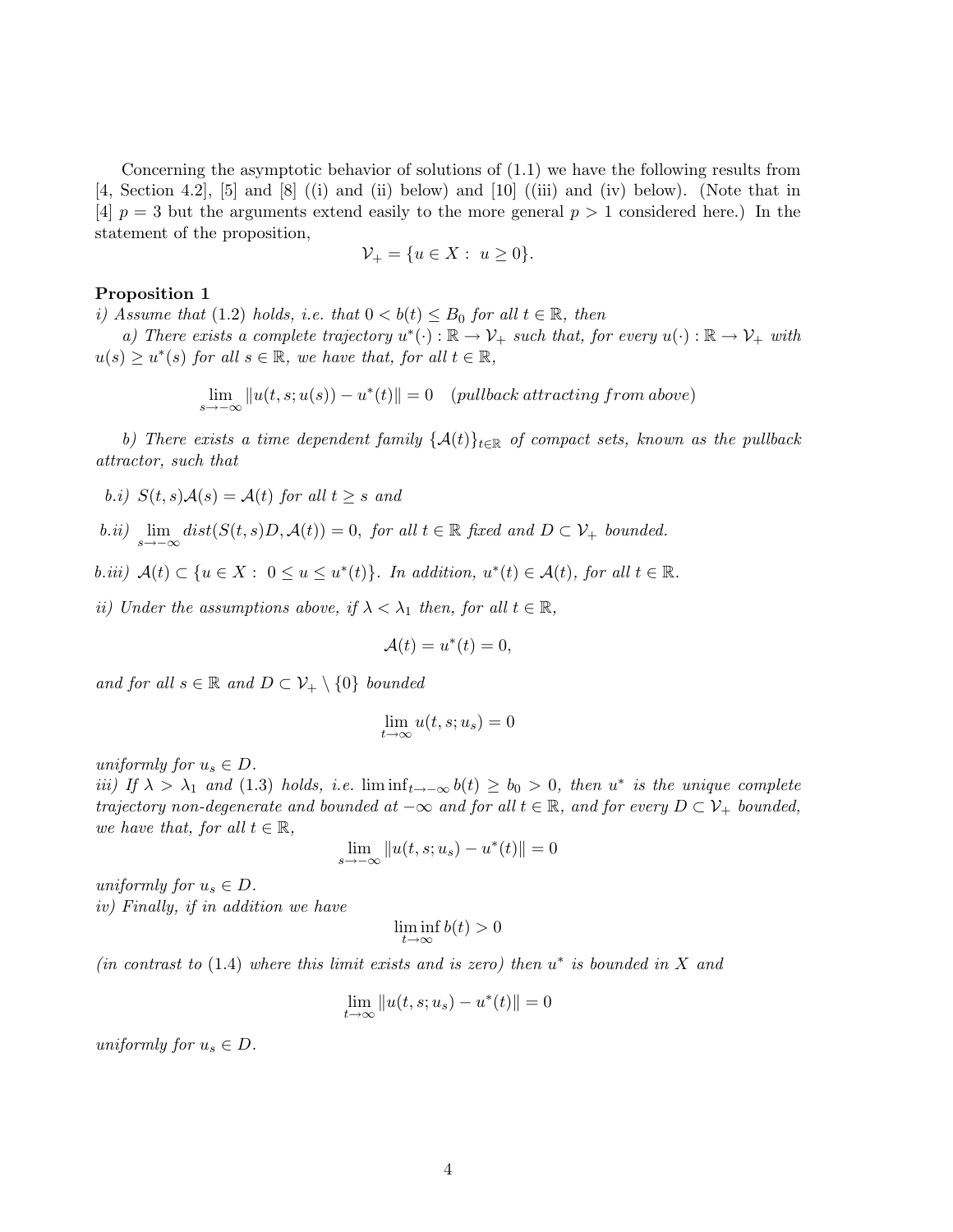In the rest of the paper we will consider the case in which  $(1.2)$ ,  $(1.3)$ ,  $(1.4)$  and  $(1.5)$  apply: then parts (i–iii) of the above theorem hold, and  $u^*(t)$  is the unique complete trajectory, bounded away from zero at  $-\infty$  and pullback attracting for all non-negative solutions of (1.1). Moreover it is unbounded, since as proved in [4] for all  $s \in \mathbb{R}$  and  $u_s \geq 0$ ,  $u_s \neq 0$ ,

$$
\lim_{t\to\infty}||u(t,s;u_s)||=\infty.
$$

Even more,  $u^*(t)$  is non-degenerate at  $+\infty$ .

Our goal is to investigate to what extent  $u^*(t)$  still describes the forward asymptotic behavior of positive solutions of (1.1).

## 3 Forward asymptotic behaviour: a case study

#### 3.1 Growth rate of positive solutions

Since we are concerned with the case in which unbounded positive non-degenerate solutions exist, we first prove the following result which shows that all positive solutions of (1.1) grow at the same rate as  $u^*(\cdot)$ . This will be a corollary of the following Lemma concerning solutions of linear equations:

**Lemma 1** Consider the following linear equation with potential  $q(x, t)$ 

$$
\begin{cases}\n u_t - \Delta u = q(x, t)u, \\
 Bu = 0, \\
 u(s) = u_s \in X,\n\end{cases}
$$
\n(3.1)

where  $q \in C^{\alpha}(\mathbb{R}, L^p(\Omega))$ , with  $p > N/2$  and  $0 < \alpha \leq 1$ . Let  $T_q(t, s)$  be the evolution operator associated to (3.1). Let us suppose that there exists a trajectory  $z(t) \geq 0$ , non-degenerate at  $\infty$ . In addition assume that  $z(t)$  is unbounded in X as  $t \to \infty$ .

Then, if  $u_s > 0$  there exist  $\alpha_s, \beta_s > 0$  such that, for all  $t \geq s$  we have

$$
\alpha_s z(t) \le u(t, s; u_s) \le \beta_s z(t),
$$

**Proof.** Simply note that if  $u_s > 0$  there exist  $\alpha_s, \beta_s > 0$  such that,

$$
\alpha_s z(s) \le u_s \le \beta_s z(s).
$$

Thus, as  $(3.1)$  is order preserving, the result follows.  $\blacksquare$ 

**Corollary 1** Let  $u^*(x,t)$  be the unique complete trajectory of (1.1), non-degenerate at  $\pm \infty$ , which is moreover unbounded in X at  $\infty$ . Then, if  $u_s > 0$  there exist  $\alpha_s, \beta_s > 0$  such that, for all  $t \geq s$  we have

$$
\alpha_s u^*(t) \le u(t, s; u_s) \le \beta_s u^*(t),
$$

where  $u(t, s; u_s)$  is the solution of (1.1).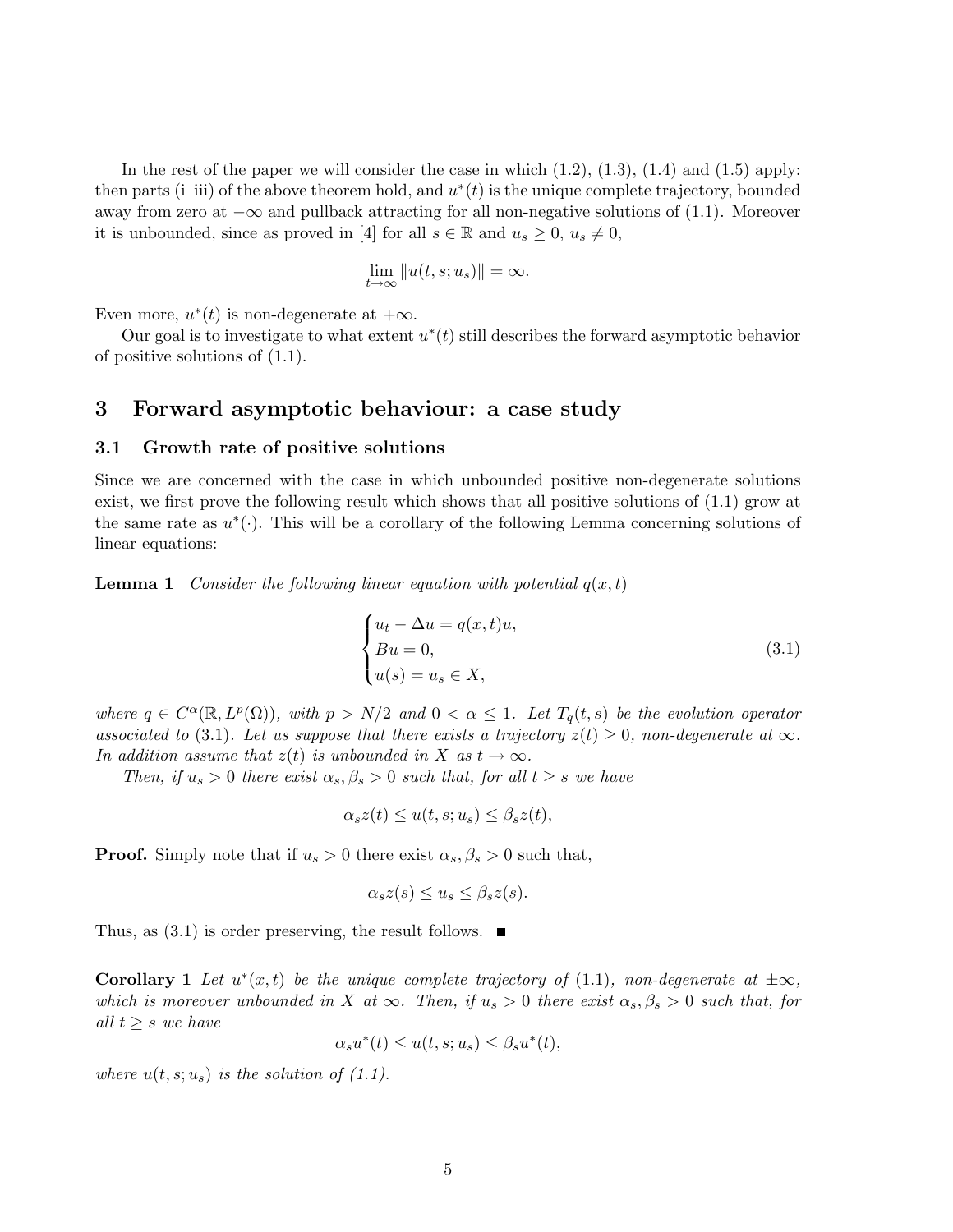**Proof.** We construct an appropriate  $q(t, x)$  and apply Lemma 1. To this end, note that if  $u_s \geq u^*(s)$ , then  $u(t, s; u_s) \geq u^*(t)$ . Thus, as

$$
\frac{\lambda u - b(t) u^p}{u}
$$

is decreasing in  $u$ , we have that

$$
u_t - \Delta u = \frac{\lambda u - b(t)u^p}{u}u \le \frac{\lambda u^* - b(t)(u^*)^p}{u^*}u,
$$

so that, for

$$
q(x,t) = \frac{\lambda u^* - b(t)(u^*)^p}{u^*},
$$

we have

$$
u(t, s; u_s) \le T_q(t, s)u_s.
$$

But note that there exists  $\beta_s \geq 1$  such that  $u_s \leq \beta_s u^*(s)$ , so that

$$
u^*(t) \le u(t, s; u_s) \le u(t, s; \beta_s u^*(s)) \le T_q(t, s)(\beta_s u^*(s)) = \beta_s T_q(t, s) u^*(s) = \beta_s u^*(t).
$$

A similar argument, when  $u_s \leq u^*(s)$  would give that there exists  $\alpha_s \in (0,1)$  such that

$$
\alpha_s u^*(t) \le u(t, s; u_s) \le u^*(t).
$$

For an arbitrary initial data  $u_s$  note that there exist  $0 < \alpha_s < 1, \beta_s > 1$  such that  $\alpha_s u^*(s) \leq$  $u_s \leq \beta_s u^*(s)$ . The result follows.

Note that, as a consequence, all positive solutions of  $(1.1)$  grow at the same rate as  $u^*(\cdot)$ .

## 3.2 The rescaled equation

In order to analyze the forward asymptotic behavior of solutions of (1.1), we scale the solutions according to

$$
z(x,t) = b(t)^{\frac{p'}{p}} u(x,t),
$$
\n(3.2)

with  $p' = \frac{p}{p}$  $\frac{p}{p-1}$  the conjugate value of p. Then, z satisfies the rescaled equation

$$
\begin{cases} z_t - \Delta z = (\lambda + \frac{p'}{p} \frac{b'(t)}{b(t)}) z - z^p \\ Bz = 0 \\ z(s) = z_s = b(s)^{\frac{p'}{p}} u_s. \end{cases}
$$
(3.3)

where we have transferred the non-autonomous term in  $(1.1)$  to the linear part of the equation.

**Remark 1** Note that in the case  $b(t) = e^{-\delta t}$ , with  $\delta > 0$ , equation (3.3) becomes the autonomous equation

$$
\begin{cases} z_t - \Delta z = (\lambda - \frac{\delta p'}{p})z - z^p \\ Bz = 0. \end{cases}
$$
 (3.4)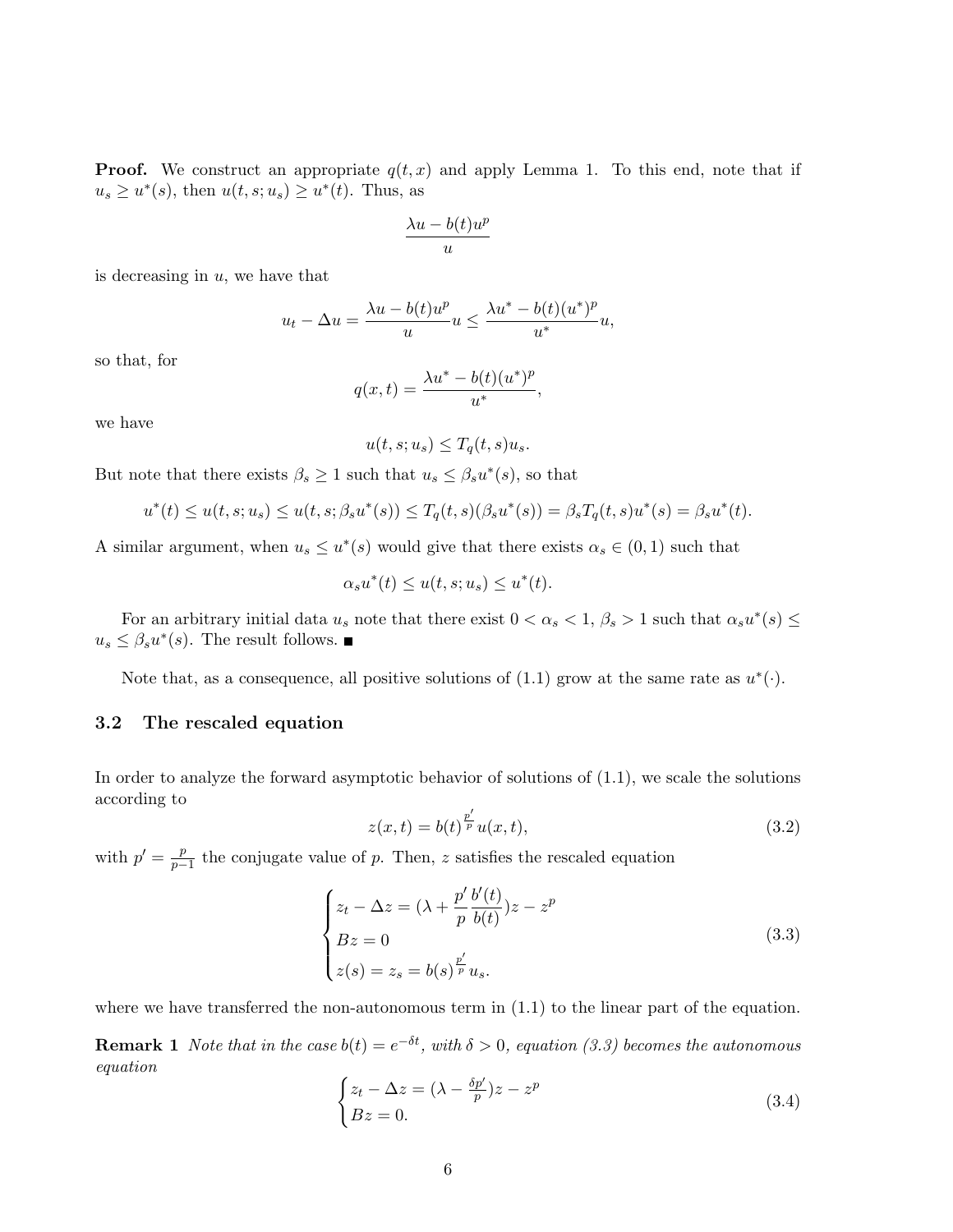We now study the properties of the linear equation associated with (3.3). These will be central to the remainder of our analysis of the equation's asymptotic behaviour.

**Lemma 2** In (3.3) the evolution operator  $T_a(t, s)$  of the associated linear equation

$$
\begin{cases}\n z_t - \Delta z = a(t)z \\
 Bz = 0 \\
 z(s) = z_s\n\end{cases}
$$
\n(3.5)

with  $a(t) = (\lambda + \frac{p'}{p})$ p  $b'(t)$  $\frac{\partial}{\partial b(t)}$  satisfies i) There exists  $M > 0$  such that

$$
||T_a(t,s)||_{\mathcal{L}(X)} \le M\left(\frac{b(t)}{b(s)}\right)^{\frac{p'}{p}} e^{(\lambda-\lambda_1)(t-s)}, \qquad t > s.
$$

ii) If  $z_s \geq 0$  then

$$
||T_a(t,s)z_s|| \geq C_1(\Omega) \Big(\int_{\Omega} z_s \varphi_1\Big) \Big(\frac{b(t)}{b(s)}\Big)^{\frac{p'}{p}} e^{(\lambda - \lambda_1)(t-s)}, \qquad t > s.
$$

and  $C_1(\Omega) = \frac{1}{\|\varphi_1\|_{L^1(\Omega)}}$ .

iii) Given  $\varepsilon > 0$ , for any  $z_s$ , define the projection  $Pz_s = C_2(\Omega) \left( \int_{\Omega} z_s \varphi_1 \right) \varphi_1$  with where  $C_2(\Omega) =$ <br> $\frac{1}{\omega}$  anto the linear space spanned by  $\varphi_s$  and its complement  $O-I$ ,  $P$ . Then  $\frac{1}{\|\varphi_1\|_{L^2(\Omega)}^2}$  onto the linear space spanned by  $\varphi_1$ , and its complement  $Q = I - P$ . Then

$$
PT_a(t,s)z_s = T_a(t,s)Pz_s = v(t,s) = C_2(\Omega)\left(\int_{\Omega} z_s \varphi_1\right) \left(\frac{b(t)}{b(s)}\right)^{\frac{p'}{p}} e^{(\lambda - \lambda_1)(t-s)}\varphi_1,
$$

and, for every  $\varepsilon > 0$ ,

$$
||QT_a(t,s)z_s|| = ||T_a(t,s)Qz_s|| \leq M_{\varepsilon} \left(\frac{b(t)}{b(s)}\right)^{\frac{p'}{p}} e^{-\left(\lambda_2 - \lambda - \varepsilon\right)(t-s)} ||z_s||, \qquad t > s
$$

for some  $M_{\varepsilon} > 0$ , where  $\lambda_2$  is the second eigenvalue of the Laplacian with boundary conditions given by B.

**Proof.** Note that  $y(t) = z(t)e^{-\int_s^t a(r) dr} = y(t, s; z_s)$  satisfies

$$
\begin{cases} y_t - \Delta y = 0 \\ By = 0 \\ y(s) = z_s \end{cases}
$$

for which we have,

$$
||y(t)|| \le Me^{-\lambda_1(t-s)}||y(s)||,
$$
  $t > s$ 

and we get i).

If  $z_s \geq 0$  then  $y(t) \geq 0$  and

$$
||y(t)|| = \sup_{\phi \in L^1(\Omega)} \frac{\int_{\Omega} y(t) \phi}{||\phi||_{L^1(\Omega)}} \ge \frac{\int_{\Omega} y(t) \varphi_1}{||\varphi_1||_{L^1(\Omega)}}.
$$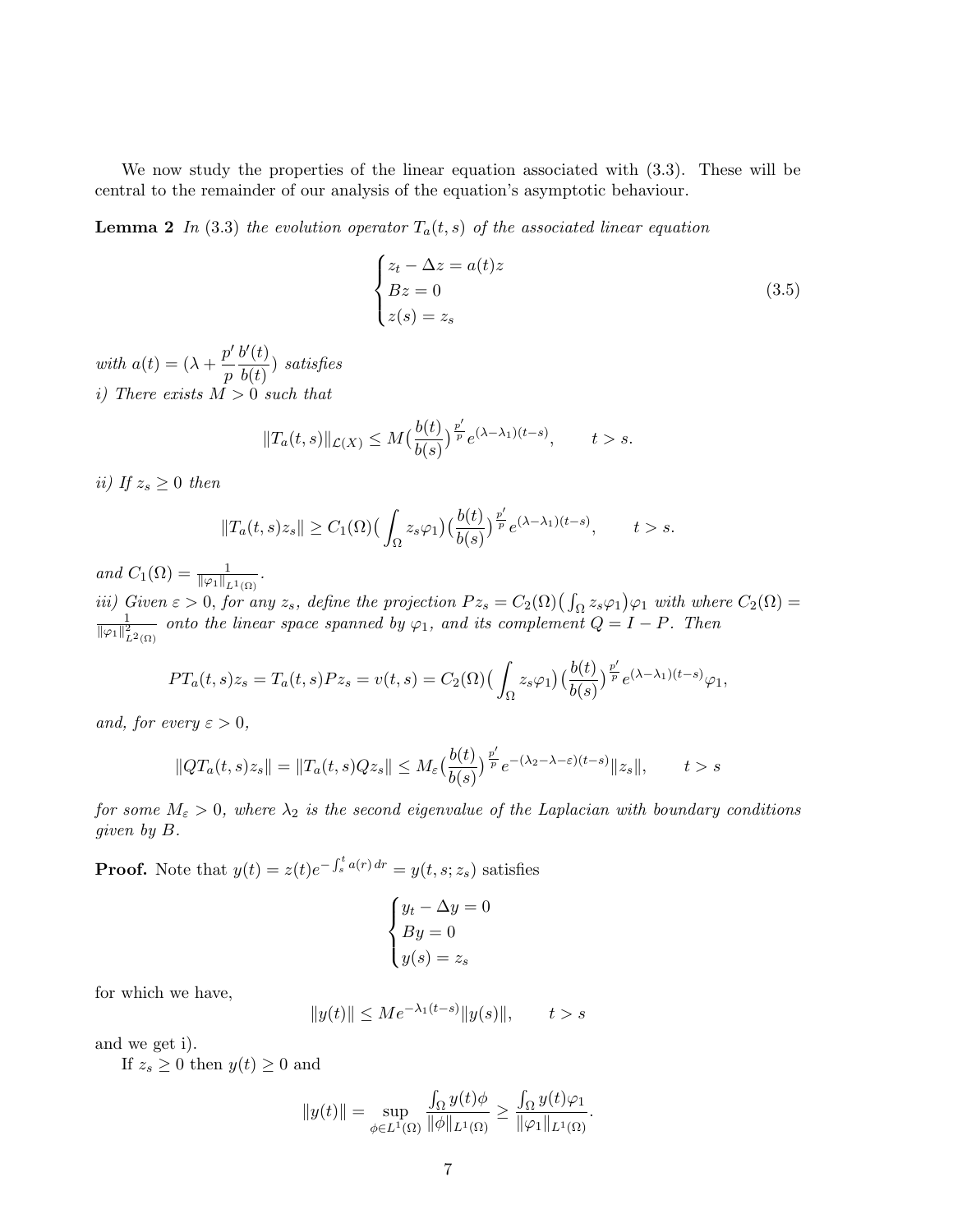Multiplying the equation for  $y(t)$  by  $\varphi_1$  and integrating by parts, we get

$$
\frac{d}{dt} \int_{\Omega} y(t)\varphi_1 + \lambda_1 \int_{\Omega} y(t)\varphi_1 = 0
$$

and ii) follows.

Finally, note that  $-\Delta$  with boundary conditions given by B is a sectorial operator  $L^2(\Omega)$ ,  $[3]$ , and from the results in  $[7]$  or  $[1]$ , it is also sectorial in X. Also note that the spectrum of this operator is the same in both spaces. As  $\lambda_1$  is a (simple and) isolated point of the spectrum, we can consider the associated projections and invariant subspaces as in [3], Theorem 1.5.2, page 30, given by

$$
P = \frac{1}{2\pi i} \int_{\gamma} (A - \mu I)^{-1} d\mu, \quad Q = I - P \tag{3.6}
$$

where  $\gamma$  denotes a small simple closed curve contained in  $\rho(A)$  and surrounding  $\lambda_1$ . Since X is dense in  $L^2(\Omega)$ , then, for every  $z \in X$ ,  $(A - \mu I)^{-1}z$  gives the same element in either space setting. Then the spectral projections above in X coincide with the ones in  $L^2(\Omega)$ , which are given by  $P$  and  $Q$  in the statement. Therefore,

$$
Py(t) = y(t, s; Pz_s) = C_2(\Omega) \left( \int_{\Omega} z_s \varphi_1 \right) e^{-\lambda_1 (t-s)} \varphi_1
$$

and Theorem 1.5.3 in [3] implies now that for every  $\varepsilon > 0$ ,

$$
||Qy(t)|| = ||y(t, s; Pz_s)|| \le M_\varepsilon e^{-(\lambda_2 - \varepsilon)(t-s)} ||z_s||, \qquad t > s
$$

and iii) follows.

#### 3.3 When  $b(t)$  vanishes slowly.

The next result shows that if  $b(t)$  vanishes slowly then relative errors with respect to  $u^*(t)$  tend to zero as  $t \to \infty$ . In this sense, we can consider  $u^*(\cdot)$  to be a 'first order approximation' to a forwards attractor for positive solutions of (1.1) since it still describes the leading order asymptotic behavior of all positive solutions.

Proposition 2 Suppose that

$$
\lambda_1 < \lambda + \frac{p'}{p} \liminf_{t \to \infty} \frac{b'(t)}{b(t)} \le \lambda + \frac{p'}{p} \limsup_{t \to \infty} \frac{b'(t)}{b(t)} < \infty. \tag{3.7}
$$

Then the relative errors satisfy

$$
\lim_{t \to \infty} \frac{\|u(t, s; u_s) - u^*(t)\|}{\|u^*(t)\|} = 0.
$$
\n(3.8)

**Proof.** Note that there exist  $t_0 \in \mathbb{R}$  and  $C_0 > 0$  such that, for all  $t \geq t_0$ 

$$
\lambda_1 < \lambda + \frac{p'}{p} \frac{b'(t)}{b(t)} \le C_0 < \infty. \tag{3.9}
$$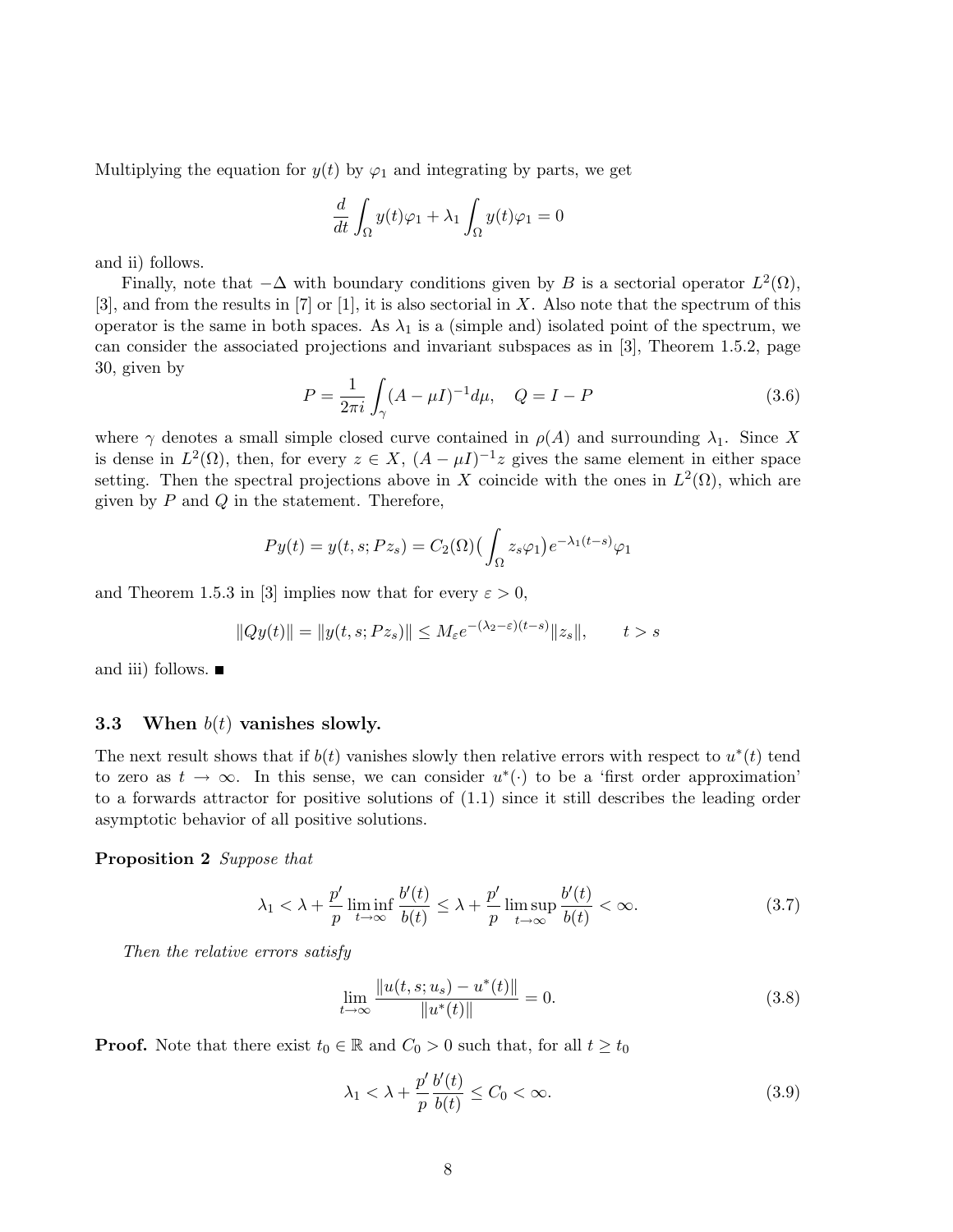Then, from [10] we know that there exists a unique complete trajectory  $\varphi(\cdot)$ , non-degenerate at  $\pm \infty$ , for (3.3) which is the pullback attractor in  $int(\mathcal{V}_+)$ . Hence, we must have

$$
u^*(t) = b(t)^{\frac{-p'}{p}} \varphi(t).
$$
\n(3.10)

Since, also from [10],  $\varphi(t)$  is bounded above and below by positive functions and  $\|\varphi(t)$  $z(t)\| \to 0$  as  $t \to \infty$ , the relative errors satisfy

$$
\lim_{t \to \infty} \frac{\|u(t, s; u_s) - u^*(t)\|}{\|u^*(t)\|} = \lim_{t \to \infty} \frac{\|z(t, s; z_s) - \varphi(t)\|}{\|\varphi(t)\|} = 0.
$$

 $\blacksquare$ 

Remark 2 Note that (3.9) is equivalent to

$$
1 \leq e^{-(\lambda_1 - \lambda)(t-s)} \left(\frac{b(t)}{b(s)}\right)^{\frac{p'}{p}} \leq e^{(C_0 - \lambda_1)(t-s)},
$$

see Lemma 2.

We now look at conditions on  $b(t)$  and  $\lambda$  that imply different behaviors of the absolute error

$$
w(t,s) = |u(t,s;u_s) - u^*(t)|.
$$

Our goal is to show that there exist some regimes for  $b(t)$  and  $\lambda$  for which the absolute errors tend to zero or, on the other hand, become unbounded, as  $t \to \infty$ . In the former case  $u^*(t)$  is a forwards attractor for positive solutions of (1.1) in the conventional sense, while in the latter case it is not.

We start with the following

**Lemma 3** For every  $u_s \leq u^*(s)$  or  $u_s \geq u^*(s)$  the absolute error satisfies an equation of the form

$$
\begin{cases} w_t - \Delta w = q(x, t)w, \\ Bw = 0 \\ w(s) = |u_s - u^*(s)| \end{cases}
$$
\n(3.11)

where

$$
||q(t) - q_0(t)|| \to 0 \quad exponentially \quad as \quad t \to \infty
$$

with

$$
q_0(x,t) = \lambda - p\varphi^{p-1}(x,t) \text{ and } \varphi \text{ from (3.10)}.
$$

**Proof.** Suppose, for instance, that  $u_s \geq u^*(s)$ . Then,  $w(t) = u(t, s; u_s) - u^*(t)$  satisfies

$$
w_t - \Delta w = \lambda w - b(t)(u^p - (u^*)^p) = \lambda w - b(t)p\xi^{p-1}w
$$

for some  $u^* \leq \xi \leq u$ , i.e. w is a solution of (3.11) with

$$
q(x,t) = \lambda - pb(t)\xi^{p-1}(x,t),\tag{3.12}
$$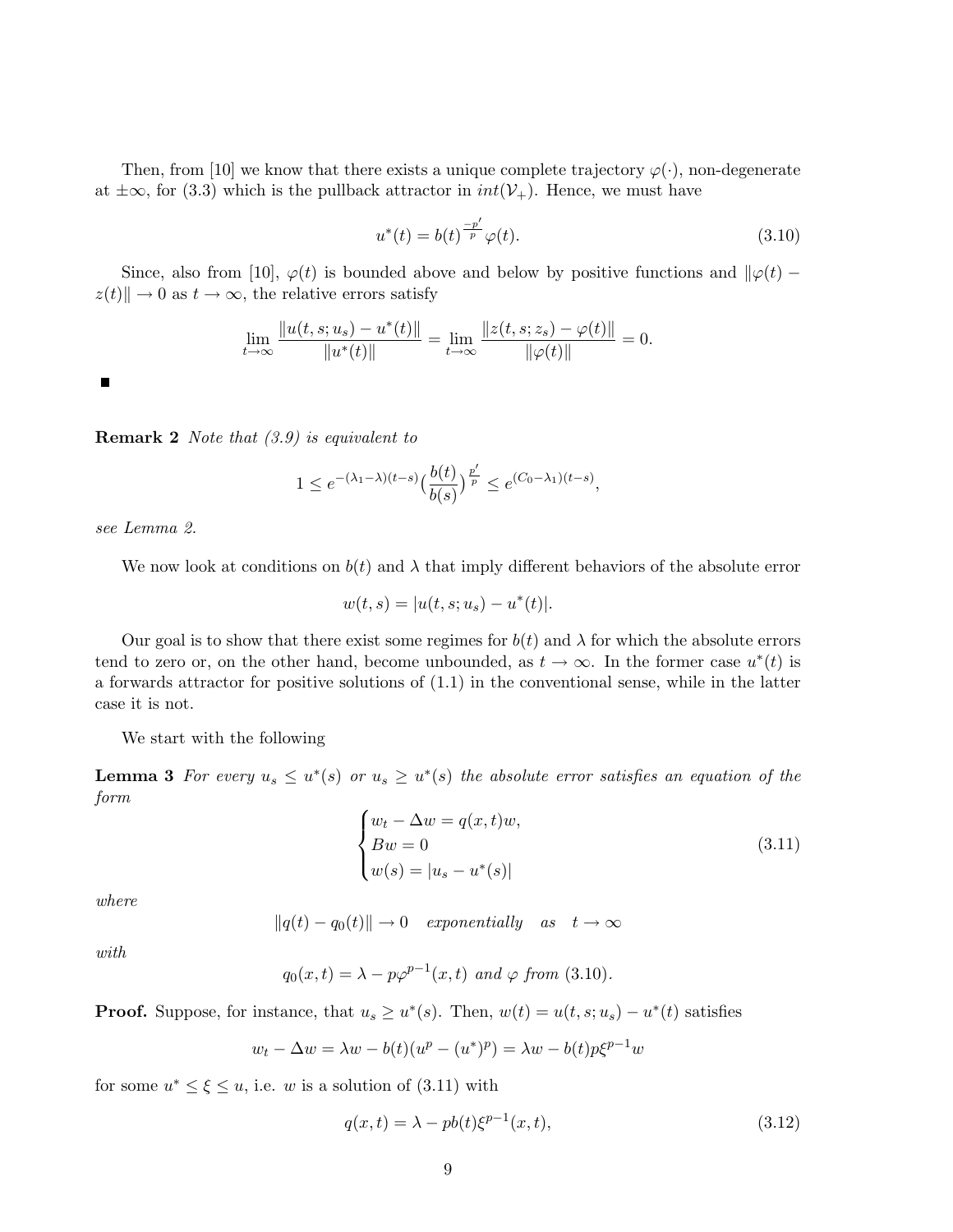and then using  $(3.2)$  and  $(3.10)$  we have

$$
\lambda - p\varphi^{p-1}(x,t) \ge q(x,t) \ge \lambda - pz^{p-1}(x,t),\tag{3.13}
$$

and since  $\|\varphi(t) - z(t)\| \to 0$  exponentially, [9], as  $t \to \infty$ , we get the result.

The case  $u_s \leq u^*(s)$  is analogous.

**Remark 3** For an arbitrary initial datum u<sub>s</sub>, note that there exist  $0 < \alpha_s < 1$ ,  $\beta_s > 1$  such that  $\alpha_s u^*(s) \leq u_s \leq \beta_s u^*(s)$ . Hence,

$$
u(t, s; \alpha_s u^*(s)) - u^*(t) \le u(t, s; u_s) - u^*(t) \le u(t, s; \beta_s u^*(s)) - u^*(t)
$$

and

$$
u(t, s; \alpha_s u^*(s)) - u^*(t) \le 0,
$$
  $u(t, s; \beta_s u^*(s)) - u^*(t) \ge 0$ 

can both be treated using Lemma 3.

From the lemma above the forward asymptotic dynamics of the absolute error will be then given by the asymptotic behavior of the solutions of the linear equation

$$
\begin{cases}\nw_t - \Delta w = q_0(x, t)w, \\
Bw = 0 \\
w(s) = |u_s - u^*(s)|\n\end{cases}
$$
\n(3.14)

which we now analyze. Note that the results in [9] imply that if solutions of  $(3.14)$  decay or grow exponentially then the solutions of (3.11) behave in the same way. Now denote for  $t_0 > 1$ large enough

$$
k(t_0) = \inf_{t \ge t_0} \frac{b'(t)}{b(t)},
$$
 and  $K(t_0) = \sup_{t \ge t_0} \frac{b'(t)}{b(t)}.$ 

and note that from (3.3)

$$
z_k(x) \le \varphi(x,t) \le z_K(x), \quad t \ge t_0,
$$
\n(3.15)

where  $z_k$  and  $z_k$  are the unique positive equilibria for

$$
\begin{cases}\n-\Delta z = (\lambda + \frac{p'}{p}k(t_0))z - z^p & \text{in } \Omega, \\
Bz = 0 & \text{on } \partial\Omega\n\end{cases}
$$

and

$$
\begin{cases}\n-\Delta z = (\lambda + \frac{p'}{p} K(t_0)) z - z^p & \text{in } \Omega, \\
Bz = 0 & \text{on } \partial\Omega,\n\end{cases}
$$

respectively. Hence, in (3.14)

$$
\lambda - p z_K^{p-1}(x) \le q_0(x, t) \le \lambda - p z_k^{p-1}(x), \quad t \ge t_0.
$$
\n(3.16)

We will now distinguish the different boundary conditions.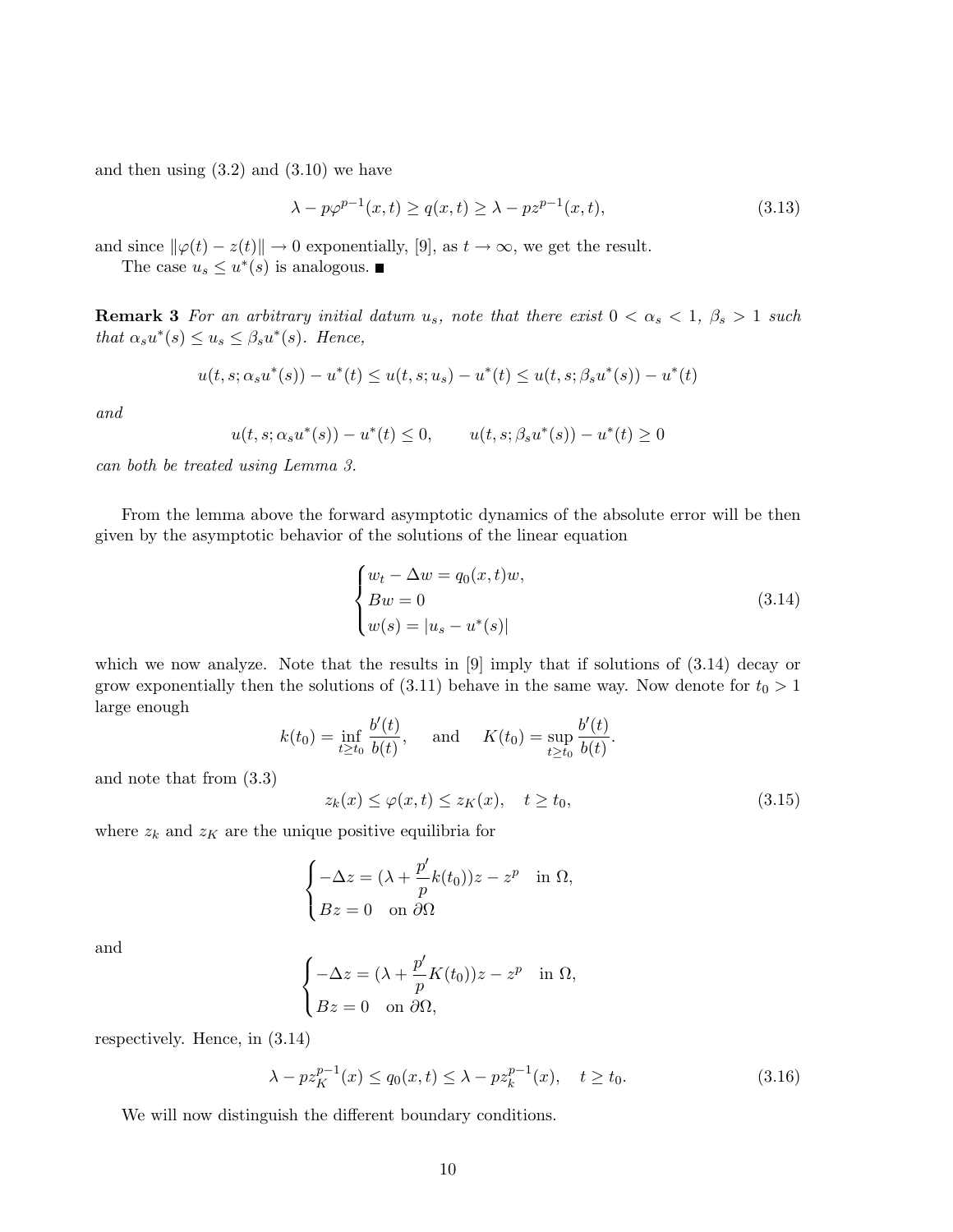#### 3.3.1 Neumann boundary conditions

For the Neumann case, we have

**Proposition 3** Consider (1.1) under Neumann boundary conditions and suppose that (3.7) holds (with  $\lambda_1 = 0$ ). Then,

a) If  $\lambda + \frac{p'}{p}$  $\frac{P}{p-1}$   $\liminf_{t\to\infty}$  $b'(t)$  $\frac{\partial \phi(t)}{\partial t(t)} > 0$ , then for all  $u_s$  we have  $\lim_{t \to \infty} ||w(t)|| = 0$  exponentially.

Hence  $u^*(t)$  is an unbounded forwards attractor for positive solutions of  $(1.1)$ .

b) If  $\lambda + \frac{p'}{p}$  $\frac{P}{p-1}$   $\limsup_{t\to\infty}$  $t\rightarrow\infty$  $b'(t)$  $\frac{\partial u(t)}{\partial(t)} < 0$ , then for all  $u_s \leq u^*(s)$  or  $u_s \geq u^*(s)$ ,  $u_s \neq u^*(s)$ , we have  $\lim_{t\to\infty} ||w(t)|| = \infty$  exponentially.

Hence  $u^*(t)$  is not a forwards attractor for positive solutions of  $(1.1)$ .

**Proof.** Note that as we have Neumann boundary conditions,  $\lambda_1 = 0$  and then (3.9) reads

$$
0 < \lambda + \frac{p'}{p} \frac{b'(t)}{b(t)} \le C_0 < \infty. \tag{3.17}
$$

Also, we get explicit formulae for the above equilibria, since in this case they are constant and given by

$$
z_k(x) = (\lambda + \frac{p'}{p}k(t_0))^{\frac{1}{p-1}},
$$
 and  $z_K(x) = (\lambda + \frac{p'}{p}K(t_0))^{\frac{1}{p-1}}$ 

(cf. (1.6)). Thus, from the assumptions a) and b) we get, for  $t_0$  large enough, that  $\lambda$  +  $p^{\prime}$  $\frac{p'}{p-1}k(t_0) > 0 \text{ and } \lambda + \frac{p'}{p-1}$  $\frac{P}{p-1}K(t_0) < 0$  respectively, and (3.16) gives

$$
(1-p)(\lambda + \frac{p'}{p-1}K(t_0)) \le q_0(x,t) \le (1-p)(\lambda + \frac{p'}{p-1}k(t_0)).
$$

In case a) the upper bound for  $q_0(x, t)$  is negative and this implies that  $w(t)$  decays exponentially to zero in (3.14).

In case b) the lower bound for  $q_0(x, t)$  is positive and this implies that  $w(t)$  grows exponentially in  $(3.14)$ .

**Remark 4** Note that for the case  $b(t) = e^{-\delta t}$ , with  $\delta > 0$ , the above inequalities are optimal, in the sense that  $k(t_0) = \delta = K(t_0)$ , for all  $t_0 \in \mathbb{R}$ , and so,  $\varphi = z_k = z_K$  and, as  $t \to \infty$ ,

$$
||w(t)|| \to \infty
$$
 for  $\lambda \in (\frac{p'}{p}\delta, \frac{p'}{p-1}\delta)$ ,  $w(t) \to 0$  for  $\lambda > \frac{p'}{p-1}\delta$ 

and both limits above are exponentially fast.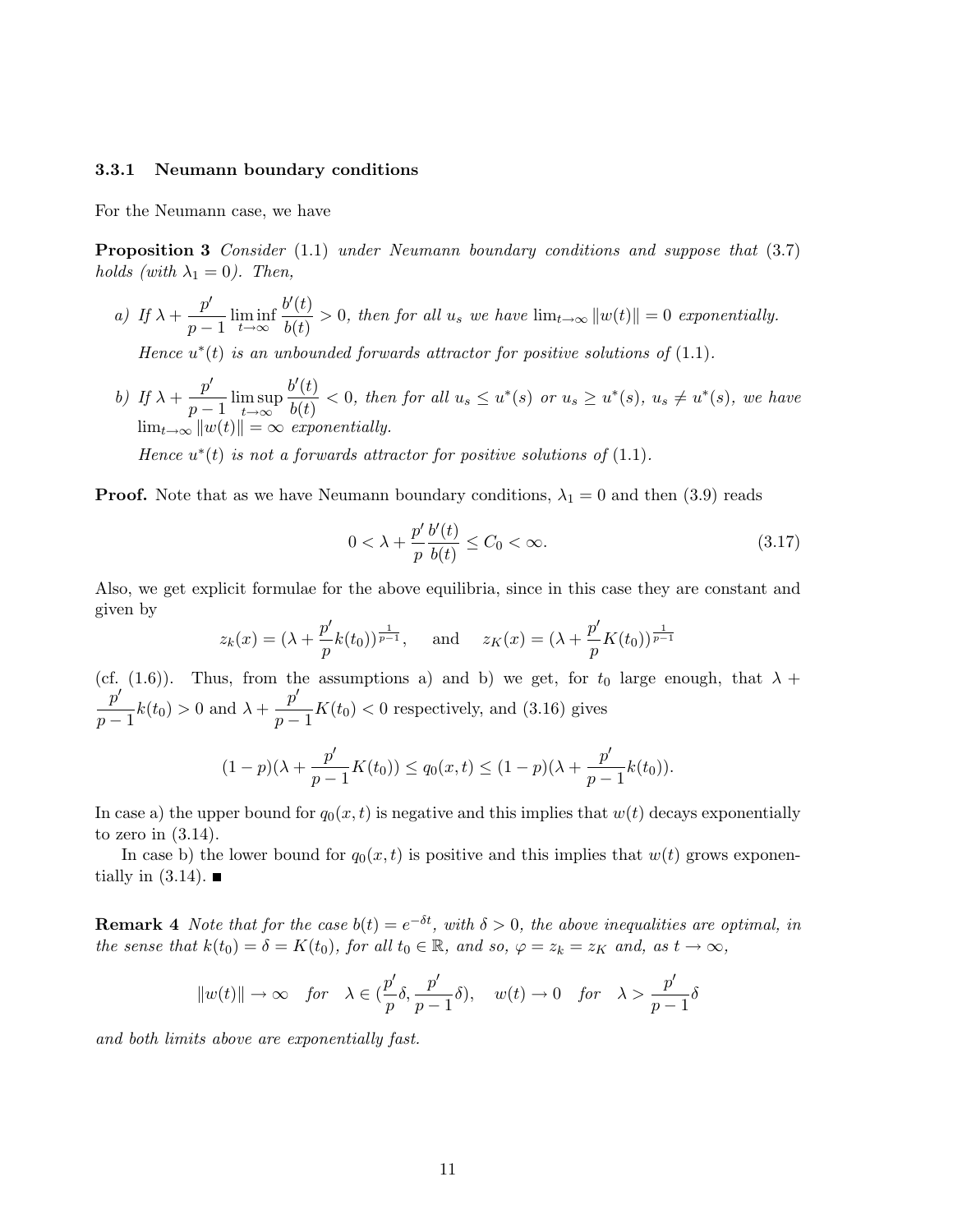## 3.3.2 Dirichlet boundary conditions

Now for the case of Dirichlet boundary conditions, we get the following behavior of absolute errors:

**Proposition 4** Consider  $(1.1)$  under Dirichlet boundary conditions and suppose that  $(3.7)$  holds. Then,

a) There exists  $\lambda_0 > 0$  such that if  $\lambda > \lambda_0$ , then for all  $u_s$  we have  $\lim_{t\to\infty} ||w(t)|| = 0$ exponentially.

Hence  $u^*(t)$  is an unbounded forwards attractor for positive solutions of  $(1.1)$ .

b) If

$$
\lambda + \frac{p'}{p-1} \limsup_{t \to \infty} \frac{b'(t)}{b(t)} < \frac{-\lambda_1}{p-1} \tag{3.18}
$$

then for all  $u_s \leq u^*(s)$  or  $u_s \geq u^*(s)$ ,  $u_s \neq u^*(s)$ , we have  $\lim_{t \to \infty} ||w(t)|| = \infty$  exponentially.

Hence  $u^*(t)$  is not a forwards attractor for positive solutions of  $(1.1)$ .

**Proof.** Observe that for  $t_0$  large  $\lambda < \frac{1}{p-1}(-\lambda_1 - p'K(t_0))$  and in the Dirichlet case

$$
\varphi(x,t) \le z_K(x) \le (\lambda + \frac{p'}{p}K(t_0))^{\frac{1}{p-1}},
$$

and so from (3.18)

$$
q_0(x,t) = \lambda - p\varphi^{p-1}(x,t) \ge \lambda - p z_K^{p-1}(x) \ge \lambda(1-p) - p'K(t_0) > \lambda_1
$$

and then b) follows.

On the other hand, from  $(3.16)$   $0 \leq w \leq v$  being v the unique solution of

$$
\begin{cases} v_t - \Delta v = q_1(x)v, & \text{in } \Omega \\ v = 0 & \text{on } \partial\Omega \end{cases}
$$

with  $q_1(x) := \lambda - p(z_k(x))^{p-1}$ .

Therefore,  $v(x, t)$  decays zero if, and only if,  $\lambda_1(-\Delta - q_1) > 0$ , where  $\lambda_1(-\Delta - q_1) > 0$ denotes the principal eigenvalue of the eigenvalue problem for the operator  $-\Delta - q_1$  under homogeneous Dirichlet boundary conditions. Note that  $\lambda_1(-\Delta - q_1) > 0$ , can be written as  $\lambda_1(-\Delta + p(z_k)^{p-1}) > \lambda$  or equivalently

$$
\frac{\lambda_1(-\Delta + p(z_k)^{p-1})}{\lambda} > 1.
$$

But since

$$
\frac{\lambda_1(-\Delta + p(z_k)^{p-1})}{\lambda} = \lambda_1(-\frac{1}{\lambda}\Delta + p\frac{(z_k)^{p-1}}{\lambda}),
$$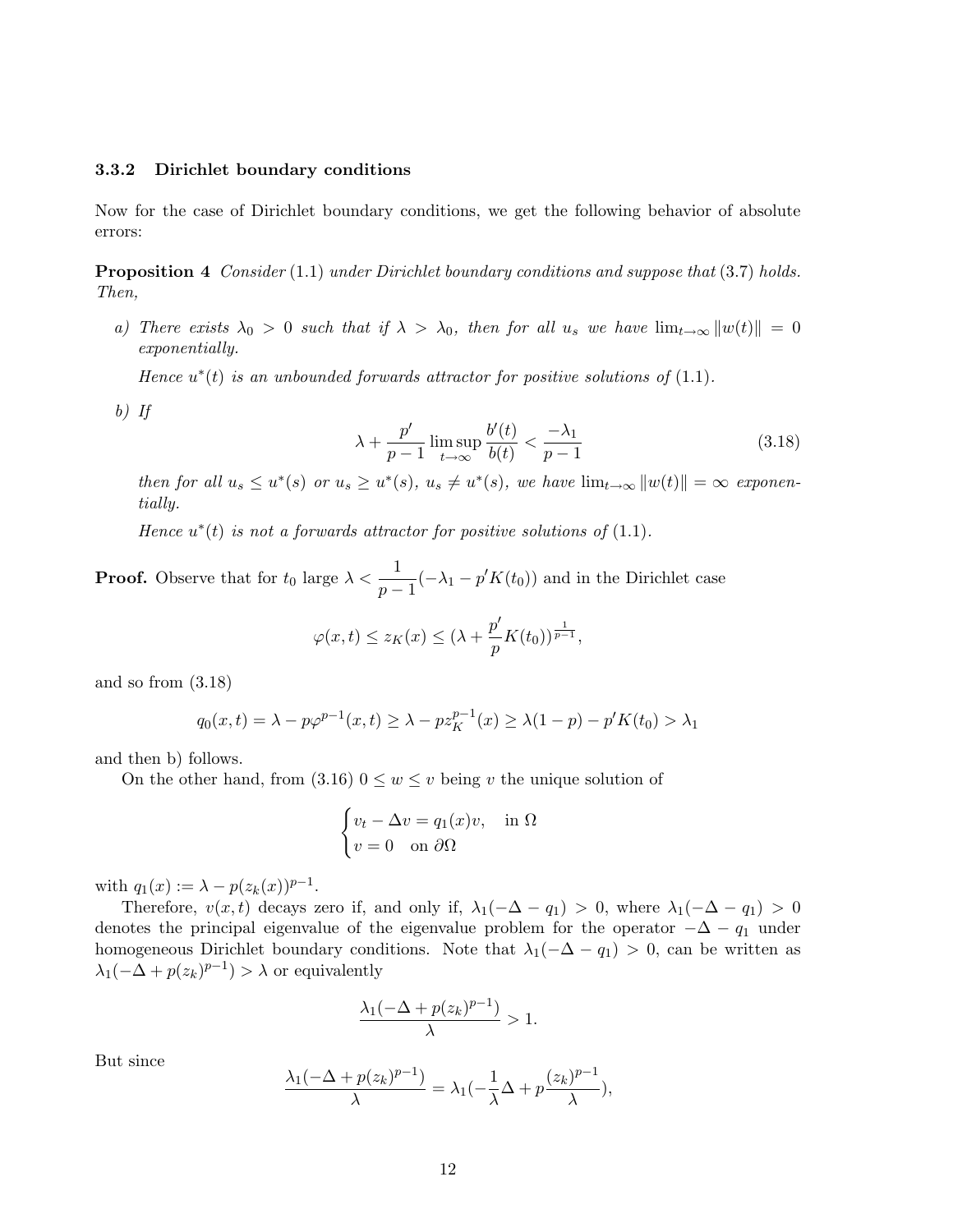and from Theorem 2.1 in [2]

$$
\frac{(z_k)^{p-1}}{\lambda} \to 1 \quad \text{uniformly in compacts of } \Omega,
$$

it follows, using Theorem 5.1 in [6], that

$$
\lim_{\lambda \uparrow \infty} \frac{\lambda_1 (-\Delta + p(z_k)^{p-1})}{\lambda} = p > 1,
$$

from where a) follows.  $\blacksquare$ 

## 3.4 When  $b(t)$  vanishes quickly.

Assume now that, instead of (3.7), we have

$$
\lambda + \frac{p'}{p} \limsup_{t \to \infty} \frac{b'(t)}{b(t)} < \lambda_1. \tag{3.19}
$$

Then there exists  $t_0 \in \mathbb{R}$  such that, for all  $t \geq t_0$ 

$$
\lambda + \frac{p'}{p} \frac{b'(t)}{b(t)} < \lambda_1,\tag{3.20}
$$

or equivalently,

$$
\left(\frac{b(t)}{b(s)}\right)^{\frac{p'}{p}}e^{-(\lambda_1-\lambda)(t-s)} \le e^{-\delta(t-s)}, \quad t, s \ge t_0. \tag{3.21}
$$

for some  $\delta > 0$ . Hence, from Lemma 2, solutions of the linearized equation (3.5) decay exponentially. Moreover, in this case in (3.3) we have  $0 \leq z(t) \leq T_a(t, s)z(s)$  and, in particular,  $\lim_{t\to\infty} ||z(t, s; z_s)|| = 0$ , for all  $z_s \geq 0$ , so that zero is the forward attractor.

Note that in this situation for any two continuous curves in X,  $u(t)$ ,  $v(t)$  we have

$$
\frac{\|u(t) - v(t)\|}{\|v(t)\|} = \frac{\|z(t) - y(t)\|}{\|y(t)\|}
$$

where  $z(t)$  and  $y(t)$  denote the corresponding curves given by the scaling (3.2)  $(z = b^{p/p'}u,$  $y=b^{p/p'}v).$ 

Therefore our goal in this section is to show that for certain regimes for  $b(t)$  and  $\lambda$ , if  $u(t)$ above is a solution of  $(1.1)$  we can find a solution  $y(t)$  of a linear equation, such that the above relative error goes to zero as  $t \to \infty$ . Hence, again up to first order approximation, the corresponding  $v(t)$  describes the asymptotic behavior of  $u(t)$ .

We will show that such a construction is possible in such a way that for different solutions of  $(1.1)$ , the corresponding curves  $v(t)$ , differ strongly at infinity. In this way we will show in particular that  $u^*(t)$  is no longer the forward attractor of positive solutions of  $(1.1)$  in any sense. Note that the proof of the next result is inspired by the proof of Theorem 5.1.2 in [3].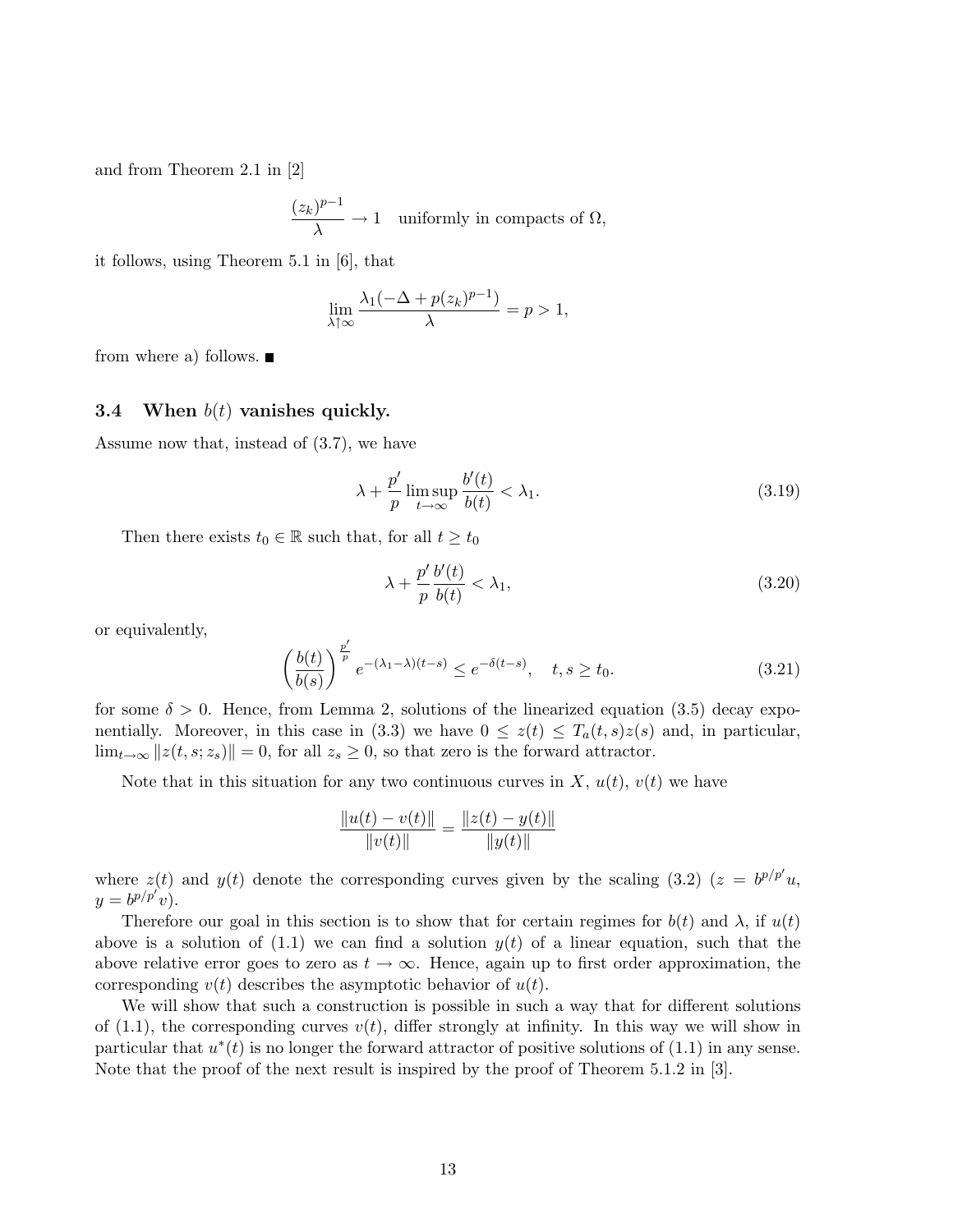Proposition 5 Assume that  $(3.19)$  holds. Then there exists a continuous function

$$
K_0:X\times\mathbb{R}\to\mathbb{R}
$$

such that for any  $u(t, s; u_s) \geq 0$  solution of (1.1), and for  $t_0$  sufficiently large, the function

$$
v(x,t) = K_0(u(t_0, s; u_s), t_0) e^{(\lambda - \lambda_1)(t - t_0)} \varphi_1(x), \quad \text{for} \quad t \ge t_0
$$

satisfies, as  $t \to \infty$ ,

$$
\frac{\|u(t,s;u_s) - v(t)\|}{\|v(t)\|} \to 0.
$$

Hence, up to first order approximation,  $v(t)$  describes the forward asymptotic behavior of the solution  $u(t, s; u_s)$ . Also,  $t_0$  can be taken uniform for bounded sets of initial data  $u_s$  in (1.1).

Moreover for any two initial data  $u_s^1$ ,  $u_s^2$ , if for some large  $t_0$ ,

$$
\int_{\Omega} u(t_0, s; u_s^1) \varphi_1 \neq \int_{\Omega} u(t_0, s; u_s^2) \varphi_1
$$

then

$$
K_0(u(t_0, s; u_s^1), t_0) \neq K_0(u(t_0, s; u_s^2), t_0)
$$

and

$$
0 < C_0 \le \frac{\|v(t, u_s^1) - v(t, u_s^2)\|}{\|v(t, u_s^1)\|} \le C_1,
$$

hence, they have different leading asymptotic terms. In particular there is no forward attractor *for*  $(1.1)$ .

**Proof.** Observe that we will prove all results for the equation (3.3) and then transfer them to (1.1) by means of (3.2). Then, note that from (3.3), we have, for any  $t \ge t_0 \ge s$ ,

$$
z(t) = T_a(t, t_0)z(t_0) - \int_{t_0}^t T_a(t, r)z^p(r) dr.
$$

Then, considering the projections introduced in Lemma 2, we take

$$
z_0(t) = Pz(t), \qquad z_1(t) = Qz(t)
$$

Then using that  $0 \leq z(r) \leq T_a(r, t_0)z(t_0)$  and Lemma 2, we get

$$
||z_0(t)|| \le M_0 \left(\frac{b(t)}{b(t_0)}\right)^{\frac{p'}{p}} e^{(\lambda - \lambda_1)(t - t_0)} ||Pz(t_0)|| +
$$
  
+
$$
+ M_0 ||z(t_0)||^p \int_{t_0}^t \left(\frac{b(t)}{b(r)}\right)^{\frac{p'}{p}} e^{(\lambda - \lambda_1)(t - r)} \left(\frac{b(r)}{b(t_0)}\right)^{p'} e^{p(\lambda - \lambda_1)(r - t_0)} dr,
$$

where we have denoted  $M_0 = \max\{M, M^p\}$ . Note that the second term above can be estimated above by

$$
M_0||z(t_0)||^p\left(\frac{b(t)}{b(t_0)}\right)^{\frac{p'}{p}}e^{-\left(\lambda_1-\lambda\right)(t-t_0)}\int_{t_0}^t\frac{b(r)}{b(t_0)}e^{(p-1)(\lambda-\lambda_1)(r-t_0)}\,dr,
$$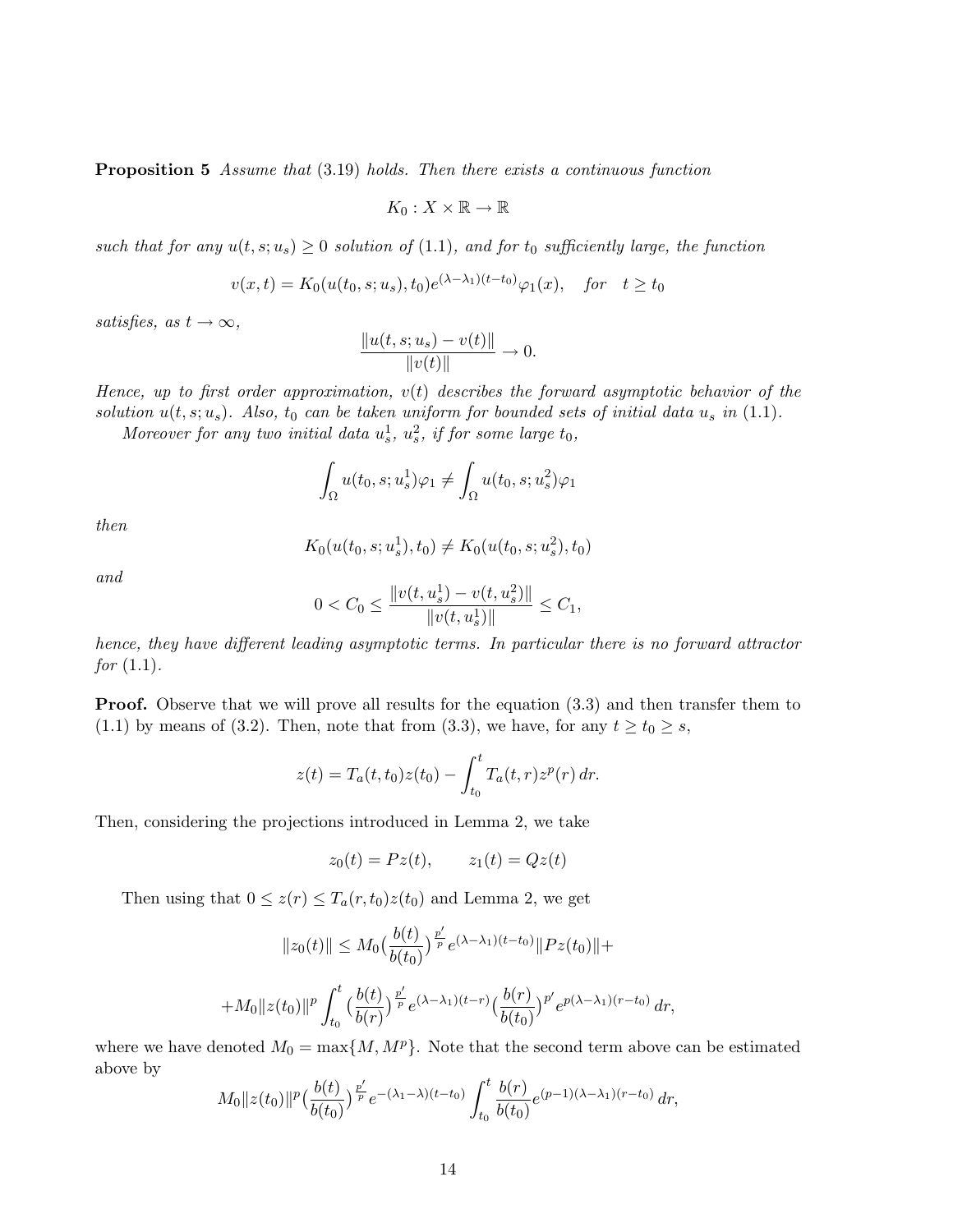which, using (3.21), is bounded above by

$$
M_0||z(t_0)||^p\left(\frac{b(t)}{b(t_0)}\right)^{\frac{p'}{p}}e^{(\lambda-\lambda_1)(t-t_0)}\int_{t_0}^t e^{-\delta(p-1)(r-t_0)}\,dr,
$$

which gives a bound

$$
M_0 \|z(t_0)\|^p \left(\frac{b(t)}{b(t_0)}\right)^{\frac{p'}{p}} e^{(\lambda - \lambda_1)(t - t_0)} \frac{1 - e^{-\delta(p-1)(t - t_0)}}{\delta(p-1)}.
$$
\n(3.22)

In particular,

$$
K(z(t_0), t_0) = \lim_{t \to \infty} \left(\frac{b(t_0)}{b(t)}\right)^{\frac{p'}{p}} e^{-(\lambda - \lambda_1)(t - t_0)} z_0(t) =
$$
  
= 
$$
Pz(t_0) + \int_{t_0}^{\infty} \left(\frac{b(r)}{b(t_0)}\right)^{\frac{p'}{p}} e^{-(\lambda - \lambda_1)(r - t_0)} P z^p(r) dr = K_0(z(t_0), t_0) \varphi_1
$$

is well defined and from (3.22),

$$
||K(z(t_0), t_0) - Pz(t_0)|| \le M_1 ||z(t_0)||^p.
$$
\n(3.23)

We define then

$$
y(x,t) = K_0(z(t_0), t_0) \left(\frac{b(t)}{b(t_0)}\right)^{\frac{p'}{p}} e^{(\lambda - \lambda_1)(t - t_0)} \varphi_1(x).
$$

Then, from (3.22) and (3.23),

$$
||y(t) - z_0(t)|| \le M_1 ||z(t_0)||^p \left(\frac{b(t)}{b(t_0)}\right)^{\frac{p'}{p}} e^{(\lambda - \lambda_1)(t - t_0)} \frac{e^{-\delta(p-1)(t - t_0)}}{\delta(p-1)}.
$$
\n(3.24)

On the other hand, using Lemma 2, for every  $\varepsilon > 0$ ,

$$
||z_1(t)|| \leq M_{\varepsilon} \left(\frac{b(t)}{b(t_0)}\right)^{\frac{p'}{p}} e^{-(\lambda_2 - \lambda - \varepsilon)(t - t_0)} ||z(t_0)|| +
$$
  

$$
M_0 ||z(t_0)||^p \int_{t_0}^t \left(\frac{b(t)}{b(r)}\right)^{\frac{p'}{p}} e^{-(\lambda_2 - \lambda - \varepsilon)(t - r)} \left(\frac{b(r)}{b(t_0)}\right)^{p'} e^{p(\lambda - \lambda_1)(r - t_0)} dr.
$$

Note that the integral term above can be written as

$$
M_0||z(t_0)||^p\left(\frac{b(t)}{b(t_0)}\right)^{\frac{p'}{p}}\int_{t_0}^t e^{-(\lambda_2-\lambda-\varepsilon)(t-r)}\left(\frac{b(r)}{b(t_0)}\right)e^{p(\lambda-\lambda_1)(r-t_0)}\,dr
$$

and using (3.21), we get a bound above of the type

$$
M_0||z(t_0)||^p\left(\frac{b(t)}{b(t_0)}\right)^{\frac{p'}{p}}\int_{t_0}^t e^{-(\lambda_2-\lambda-\varepsilon)(t-r)}e^{-\left(\lambda_1-\lambda+\delta(p-1)\right)(r-t_0)}\,dr.
$$

Therefore, for  $\delta, \varepsilon > 0$  small enough, for every  $\gamma$  such that

$$
\lambda_1-\lambda<\gamma<\lambda_1-\lambda+\delta(p-1)<\lambda_2-\lambda-\varepsilon
$$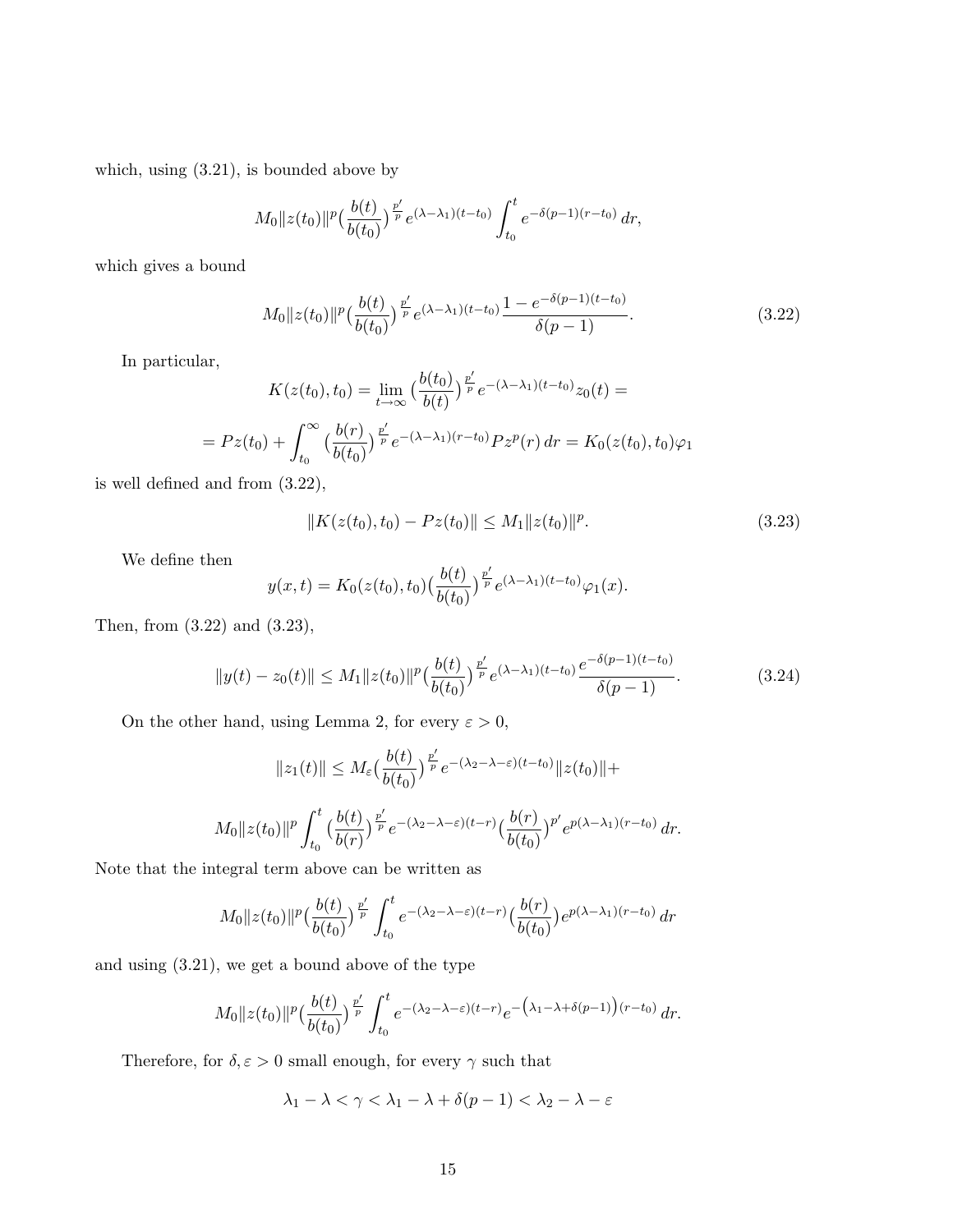we get

$$
||z_1(t)|| \le M_1 \left(\frac{b(t)}{b(t_0)}\right)^{\frac{p'}{p}} e^{-\gamma(t-t_0)} \Big( ||z(t_0)|| + ||z(t_0)||^p \Big). \tag{3.25}
$$

Now observe that from (3.23), since  $z(t_0) \geq 0$  is not zero and converges to zero, if  $t_0$  is sufficiently large, then  $Pz(t_0) \neq 0$  and we get  $K_0(z(t_0), t_0) \neq 0$ . Also, note that  $t_0$  can be taken uniform for bounded sets of initial data  $z_s$  in (3.3).

Hence, using (3.24) and (3.25),

$$
\frac{\|z(t) - y(t)\|}{\|y(t)\|} \le \frac{\|y(t) - z_0(t)\|}{\|y(t)\|} + \frac{\|z_1(t)\|}{\|y(t)\|} \le
$$
  

$$
\le \frac{M_2 \|z(t_0)\|^p e^{-\delta(p-1)(t-t_0)}}{|K_0(z(t_0), t_0)|\delta(p-1)} + \frac{M_2 \left(\|z(t_0)\| + \|z(t_0)\|^p\right)}{|K_0(z(t_0), t_0)|} e^{-(\gamma - (\lambda_1 - \lambda))(t-t_0)} \to 0
$$

as  $t \to \infty$ .

Note that the function corresponding to  $y(t)$  through (3.2) is  $v(t)$  in the statement and we get the first part.

Moreover, for different initial data  $z_s^1$ ,  $z_s^2$ , if for some large  $t_0$ ,

$$
\int_{\Omega} z(t_0, s; z_s^1) \varphi_1 \neq \int_{\Omega} z(t_0, s; z_s^2) \varphi_1
$$

then

$$
K_0(z(t_0, s; z_s^1), t_0) \neq K_0(z(t_0, s; z_s^2), t_0)
$$

and clearly

$$
0 < C_0 \le \frac{\|y(t, z_s^1) - y(t, z_s^2)\|}{\|y(t, z_s^1)\|} \le C_1.
$$

Г

# Conclusion

We have performed a detailed study of the asymptotic behavior of a canonical non-autonomous reaction-diffusion problem. Despite the fact that the equation possesses a complete trajectory that is pullback attracting for all positive initial conditions, the attracting properties of this trajectory forwards in time depend sensitively one the rate of decay of the non-autonomous term.

# References

- [1] D. Daners and P. Koch Medina. Abstract evolution equations, periodic problems and applications, volume 279 of Pitman Research Notes in Mathematics Series. Longman Scientific & Technical, Harlow, 1992.
- [2] J. M. Fraile, J. L´opez-G´omez and J. Sabina de Lis, On the global structure of the set of positive solutions of some semilinear elliptic boundary value problems, J. Differential Equations, 123 (1995), 180–212.